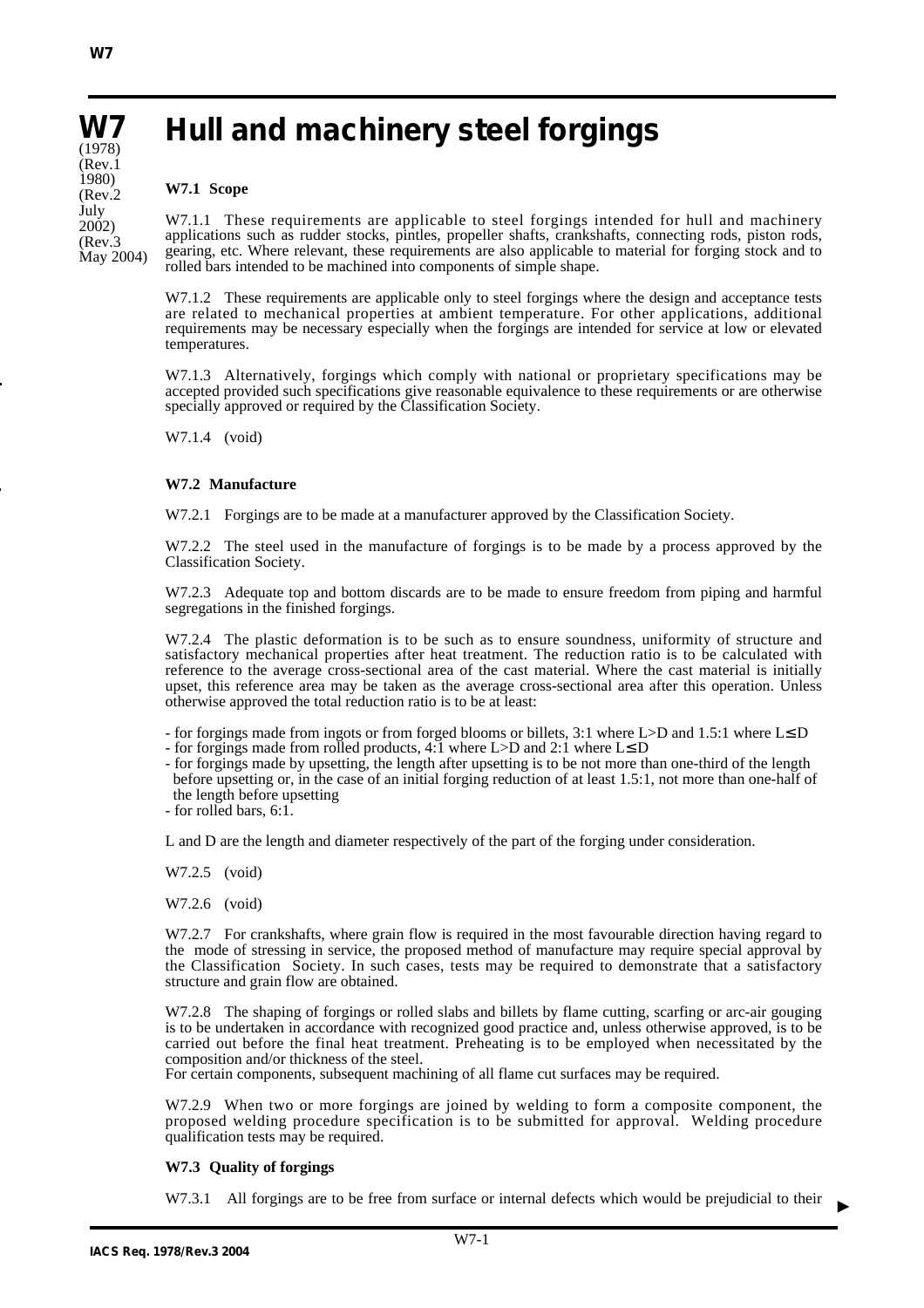

**W7**

proper application in service.

#### **W7.4 Chemical composition**

W7.4.1 All forgings are to be made from killed steel and the chemical composition is to be appropriate for the type of steel, dimensions and required mechanical properties of the forgings being manufactured.

W7.4.2 The chemical composition of each heat is to be determined by the manufacturer on a sample taken preferably during the pouring of the heat. When multiple heats are tapped into a common ladle, the ladle analysis shall apply.

W7.4.3 The chemical composition is to comply with the overall limits given in Tables 1 and 2 or, where applicable, the requirements of the approved specification.

W7.4.4 (void)

W7.4.5 At the option of the manufacturer, suitable grain refining elements such as aluminium, niobium or vanadium may be added. The content of such elements is to be reported.

W7.4.6 Elements designated as residual elements in the individual specifications are not to be intentionally added to the steel. The content of such elements is to be reported.

| Steel type | C               | Si   | Mn              | Þ     | S     | Сr         | Mo         | Ni         | Cu <sup>4</sup> | Total<br>residuals |
|------------|-----------------|------|-----------------|-------|-------|------------|------------|------------|-----------------|--------------------|
| $C, C-Mn$  | $0.23^{2}$ , 3) | 0.45 | $0.30-$<br>1.50 | 0.035 | 0.035 | $0.30^{4}$ | $0.15^{4}$ | $0.40^{4}$ | 0.30            | 0.85               |
| Alloy      | 5)              | 0.45 | 5)              | 0.035 | 0.035 | 5)         | 5)         | 5)         | 0.30            | -                  |

**Table 1** Chemical composition limits  $\frac{1}{1}$  for hull steel forgings  $\frac{6}{1}$ 

 $1)$  Composition in percentage mass by mass maximum unless shown as a range.

<sup>2)</sup> The carbon content may be increased above this level provided that the carbon equivalent (Ceq) is not

more than 0.41%, calculated using the following formula:  
\n
$$
Ceq = C + \frac{Mn}{6} + \frac{Cr + Mo + V}{5} + \frac{Ni + Cu}{15}
$$
 (%)

<sup>3)</sup> The carbon content of C and C-Mn steel forgings not intended for welded construction may be 0.65 maximum.

4) Elements are considered as residual elements.

 $<sup>5)</sup>$  Specification is to be submitted for approval.</sup>

6) Rudder stocks and pintles should be of weldable quality.

**Table 2** Chemical composition limits <sup>1)</sup> for machinery steel forgings

| Steel type  | $\mathcal{C}$ | Si   | Mn                              | S     | Cr                                                                                          | Mo  | Ni                | Cu <sup>3</sup> | Total<br>residuals |
|-------------|---------------|------|---------------------------------|-------|---------------------------------------------------------------------------------------------|-----|-------------------|-----------------|--------------------|
| $C. C-Mn$   | $0.65^{2}$    | 0.45 | $0.30 - 1.50$ 0.035             | 0.035 | $\begin{array}{ c c c c c c c c } \hline 0.30^{3} & 0.15^{3} & 0.40^{3} \hline \end{array}$ |     |                   | 0.30            | 0.85               |
| Alloy $4$ ) | 0.45          | 0.45 | $\vert 0.30 - 1.00 \vert 0.035$ | 0.035 | Min<br>$0.40^{5}$ 0.15 <sup>5</sup>                                                         | Min | Min<br>$0.40^{5}$ | 0.30            |                    |

 $<sup>1)</sup>$  Composition in percentage mass by mass maximum unless shown as a range or as a minimum.</sup>

<sup>2)</sup> The carbon content of C and C-Mn steel forgings intended for welded construction is to be 0.23

maximum. The carbon content may be increased above this level provided that the carbon equivalent (Ceq) is not more than 0.41%.

<sup>3)</sup> Elements are considered as residual elements unless shown as a minimum.

4) Where alloy steel forgings are intended for welded constructions, the proposed chemical composition is subject to approval by the Classification Society.

<sup>5)</sup> One or more of the elements is to comply with the minimum content.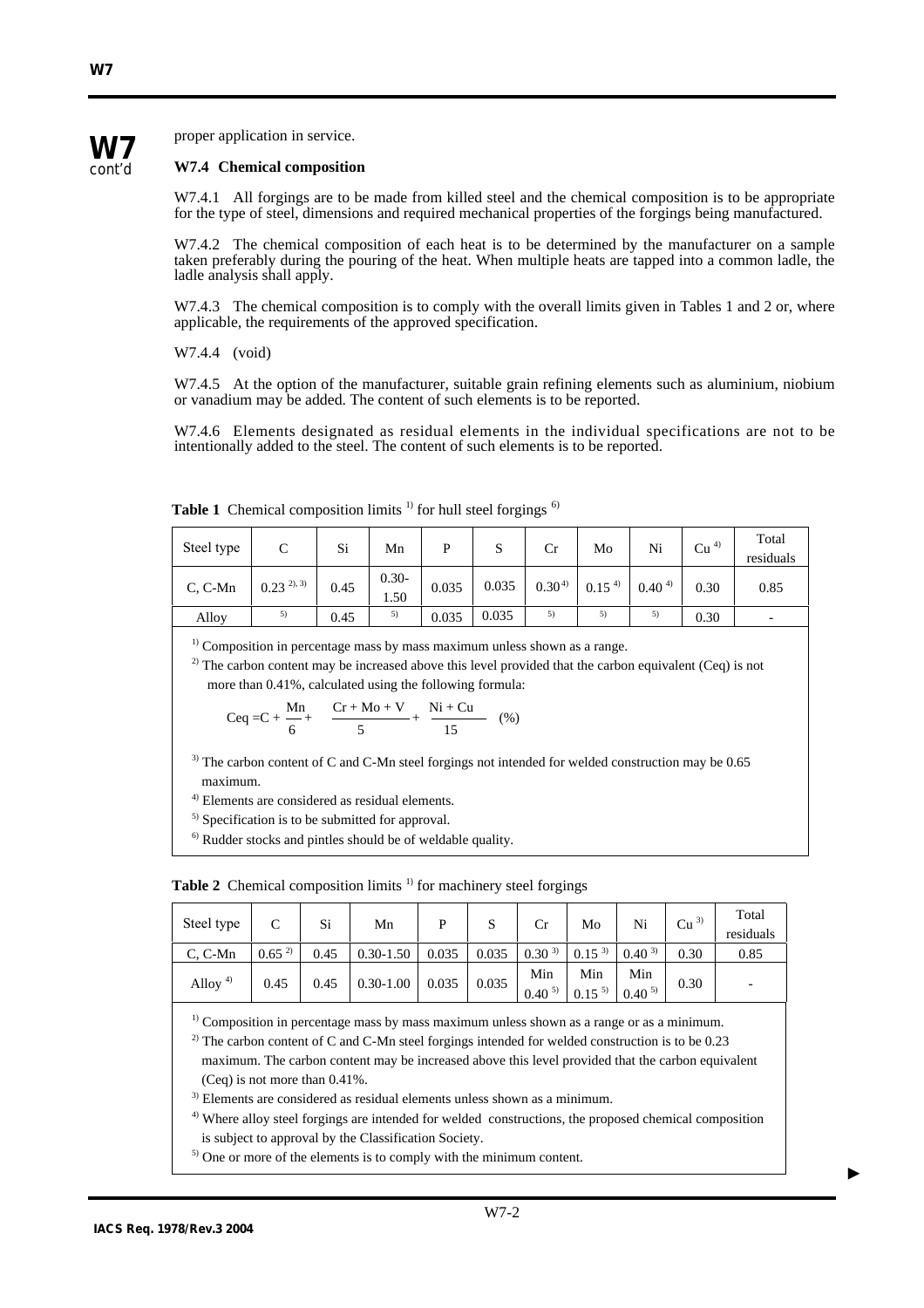

## **W7.5 Heat treatment (including surface hardening and straightening)**

W7.5.1 At an appropriate stage of manufacture, after completion of all hot working operations, forgings are to be suitably heat treated to refine the grain structure and to obtain the required mechanical properties.

W7.5.2 Except as provided in W7.5.7 and W7.5.8 forgings are to be supplied in one of the following conditions:

- (a) Carbon and carbon-manganese steels Fully annealed Normalized Normalized and tempered Quenched and tempered
- (b) Alloy steels Quenched and tempered

For all types of steel the tempering temperature is to be not less than 550°C. Where forgings for gearing are not intended for surface hardening, lower tempering temperature may be allowed.

W7.5.3 Alternatively, alloy steel forgings may be supplied in the normalized and tempered condition, in which case the specified mechanical properties are to be agreed with the Classification Society.

W7.5.4 Heat treatment is to be carried out in properly constructed furnaces which are efficiently maintained and have adequate means for control and recording of temperature. The furnace dimensions are to be such as to allow the whole furnace charge to be uniformly heated to the necessary temperature. In the case of very large forgings alternative methods of heat treatment will be specially considered by the Classification Society.

Sufficient thermocouples are to be connected to the furnace charge to measure and record that its temperature is adequately uniform unless the temperature uniformity of the furnace is verified at regular intervals.

W7.5.5 If for any reasons a forging is subsequently heated for further hot working the forging is to be reheat treated.

W7.5.6 Where it is intended to surface harden forgings, full details of the proposed procedure and specification are to be submitted for the approval of the Classification Society. For the purposes of this approval, the manufacture may be required to demonstrate by test that the proposed procedure gives a uniform surface layer of the required hardness and depth and that it does not impair the soundness and properties of the steel.

W7.5.7 Where induction hardening or nitriding is to be carried out, forgings are to be heat treated at an appropriate stage to a condition suitable for this subsequent surface hardening.

W7.5.8 Where carburizing is to be carried out, forgings are to be heat treated at an appropriate stage (generally either by full annealing or by normalizing and tempering) to a condition suitable for subsequent machining and carburizing.

W7.5.9 If a forging is locally reheated or any straightening operation is performed after the final heat treatment consideration is to be given to a subsequent stress relieving heat treatment.

W7.5.10 The forge is to maintain records of heat treatment identifying the furnace used, furnace charge, date, temperature and time at temperature. The records are to be presented to the surveyor on request.

## **W7.6 Mechanical tests**

W7.6.1 Test material, sufficient for the required tests and for possible retest purposes, is to be provided with a cross-sectional area of not less than that part of the forging which it represents. This test material is to be integral with each forging except as provided in W7.6.7 and W7.6.10. Where batch testing is permitted according to W7.6.10, the test material may alternatively be a production part or separately forged. Separately forged test material is to have a reduction ratio similar to that used for the forgings represented. ▲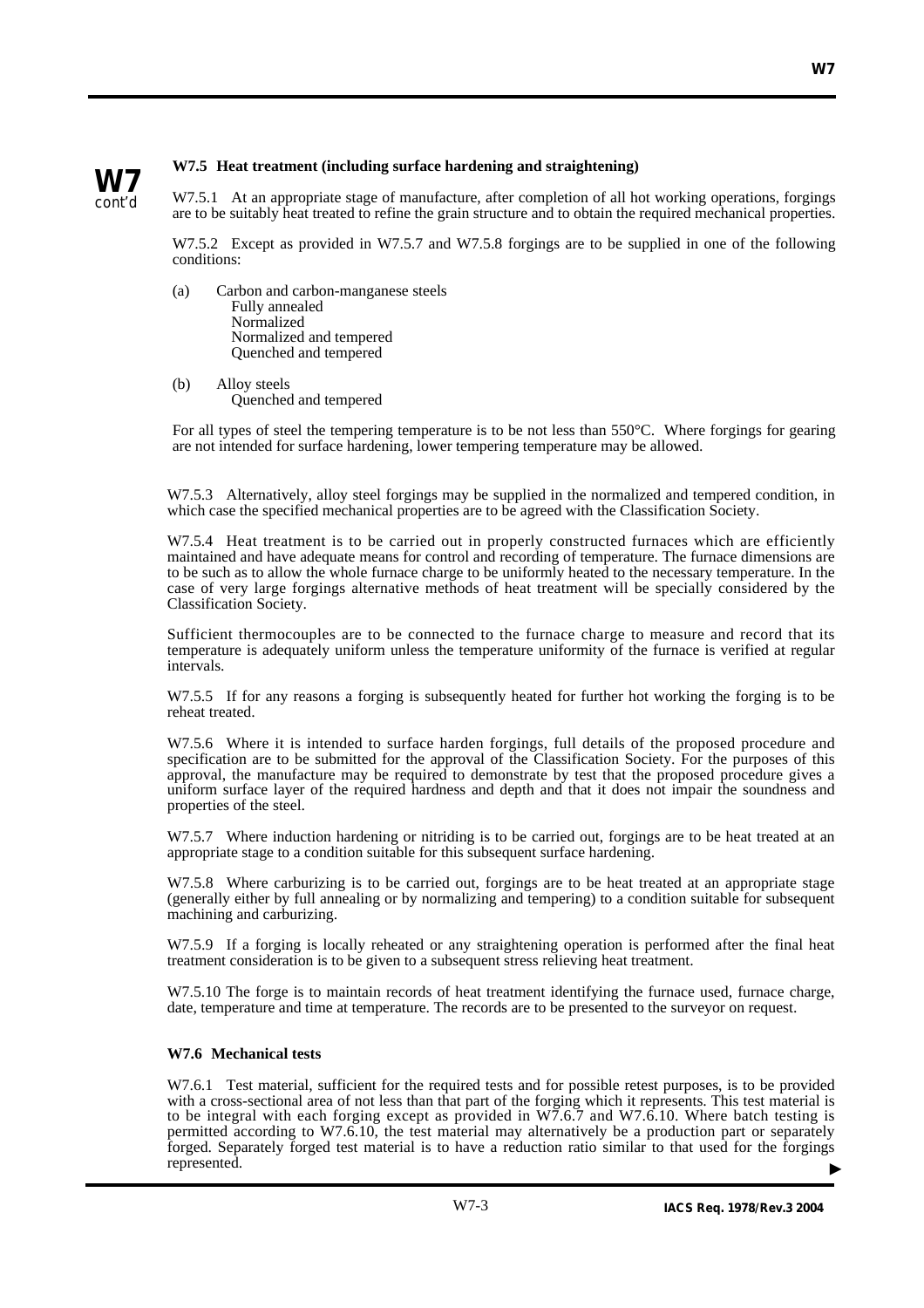W7.6.2 For the purpose of these requirements a set of tests is to consist of one tensile test specimen and, when required, three Charpy V-notch impact test specimens.

W7.6.3 Test specimens are normally to be cut with their axes either mainly parallel (longitudinal test) or mainly tangential (tangential test) to the principal axial direction of each product.

W7.6.4 Unless otherwise agreed, the longitudinal axis of test specimens is to be positioned as follows:

- a) for thickness or diameter up to maximum 50mm, the axis is to be at the mid-thickness or the center of the cross section.
- b) for thickness or diameter greater than 50mm, the axis is to be at one quarter thickness (mid-radius) or 80mm, whichever is less, below any heat treated surface.

W7.6.5 Except as provided in W7.6.10 the number and direction of tests is to be as follows.

- (*a*) *Hull components such as rudder stocks, pintles etc. General machinery components such as shafting, connecting rods, etc.* One set of tests is to be taken from the end of each forging in a longitudinal direction except that, at the discretion of the manufacture, the alternative directions or positions as shown in Fig. 1, 2 and 3 may be used. Where a forging exceeds both 4 tonnes in mass and 3m in length, one set of tests is to be taken from each end. These limits refer to the 'as forged' mass and length but excluding the test material.
- (*b*) *Pinions*

Where the finished machined diameter of the toothed portion exceeds 200mm one set of tests is to be taken from each forging in a tangential direction adjacent to the toothed portion (test position B in Fig. 4). Where the dimensions preclude the preparation of tests from this position, tests in a tangential direction are to be taken from the end of the journal (test position C in Fig. 4). If however, the journal diameter is 200mm or less the tests are to be taken in a longitudinal direction (test position A in Fig. 4). Where the finished length of the toothed portion exceed 1.25m, one set of tests is to be taken from each end.

(*c*) *Small pinions*

Where the finished diameter of the toothed portion is 200mm or less one set of tests is to be taken in a longitudinal direction (test position A in Fig. 4).

- (*d*) *Gear wheels* One set of tests is to be taken from each forging in a tangential direction (test position A or B in Fig. 5).
- (*e*) *Gear wheel rims (made by expanding)*

One set of tests is to be taken from each forging in a tangential direction (test position A or B in Fig. 6). Where the finished diameter exceeds 2.5m or the mass (as heat treated excluding test material) exceeds 3 tonnes, two sets of tests are to be taken from diametrically opposite positions (test positions A and B in Fig. 6). The mechanical properties for longitudinal test are to be applied.

(*f*) *Pinion sleeves*

One set of tests is to be taken from each forging in a tangential direction (test position A or B in Fig. 7). Where the finished length exceeds 1.25m one set of tests is to be taken from each end.

(*g*) *Crankwebs* One set of tests is to be taken from each forging in a tangential direction.

(*h*) *Solid open die forged crankshafts*

One set of tests is to be taken in a longitudinal direction from the driving shaft end of each forging (test position A in Fig. 8).

Where the mass (as heat treated but excluding test material) exceeds 3 tonnes tests in a longitudinal direction are to be taken from each end (test positions A and B in Fig. 8). Where, however, the crankthrows are formed by machining or flame cutting, the second set of tests is to be taken in a tangential direction from material removed from the crankthrow at the end opposite the driving shaft end (test position C in Fig. 8).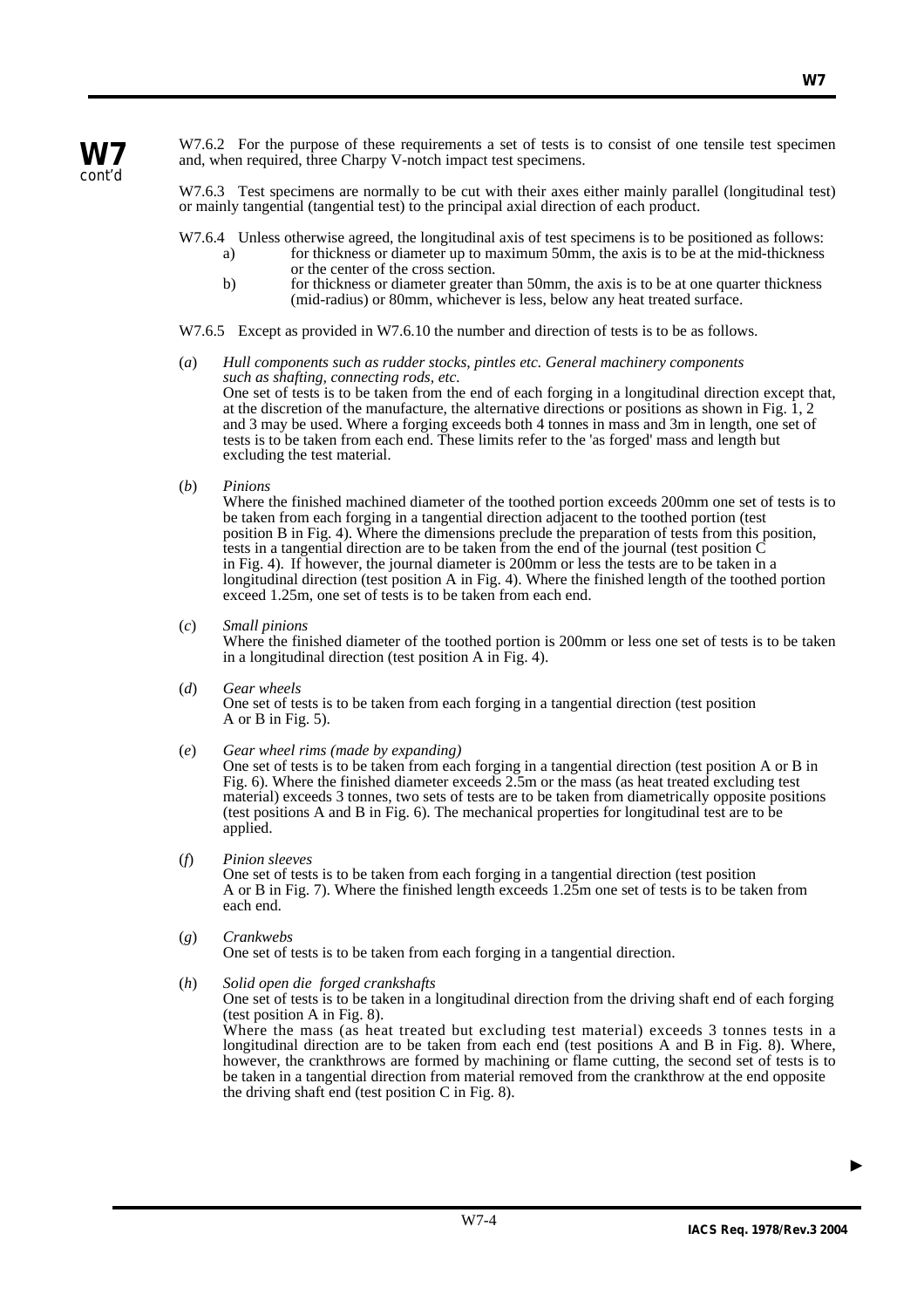

Fig. 3 Flanged shaft with collar

W7.6.6 For closed die crankshaft forgings and crankshaft forgings where the method of manufacture has been specially approved in accordance with W7.2.7, the number and position of test specimens is to be agreed with the Classification Society having regard to the method of manufacture employed.

W7.6.7 When a forging is subsequently divided into a number of components, all of which are heat treated together in the same furnace charge, for test purposes this may be regarded as one forging and the number of tests required is to be related to the total length and mass of the original multiple forging.

W7.6.8 Except for components which are to be carburized or for hollow forgings where the ends are to be subsequently closed, test material is not to be cut from a forging until all heat treatment has been completed. ▲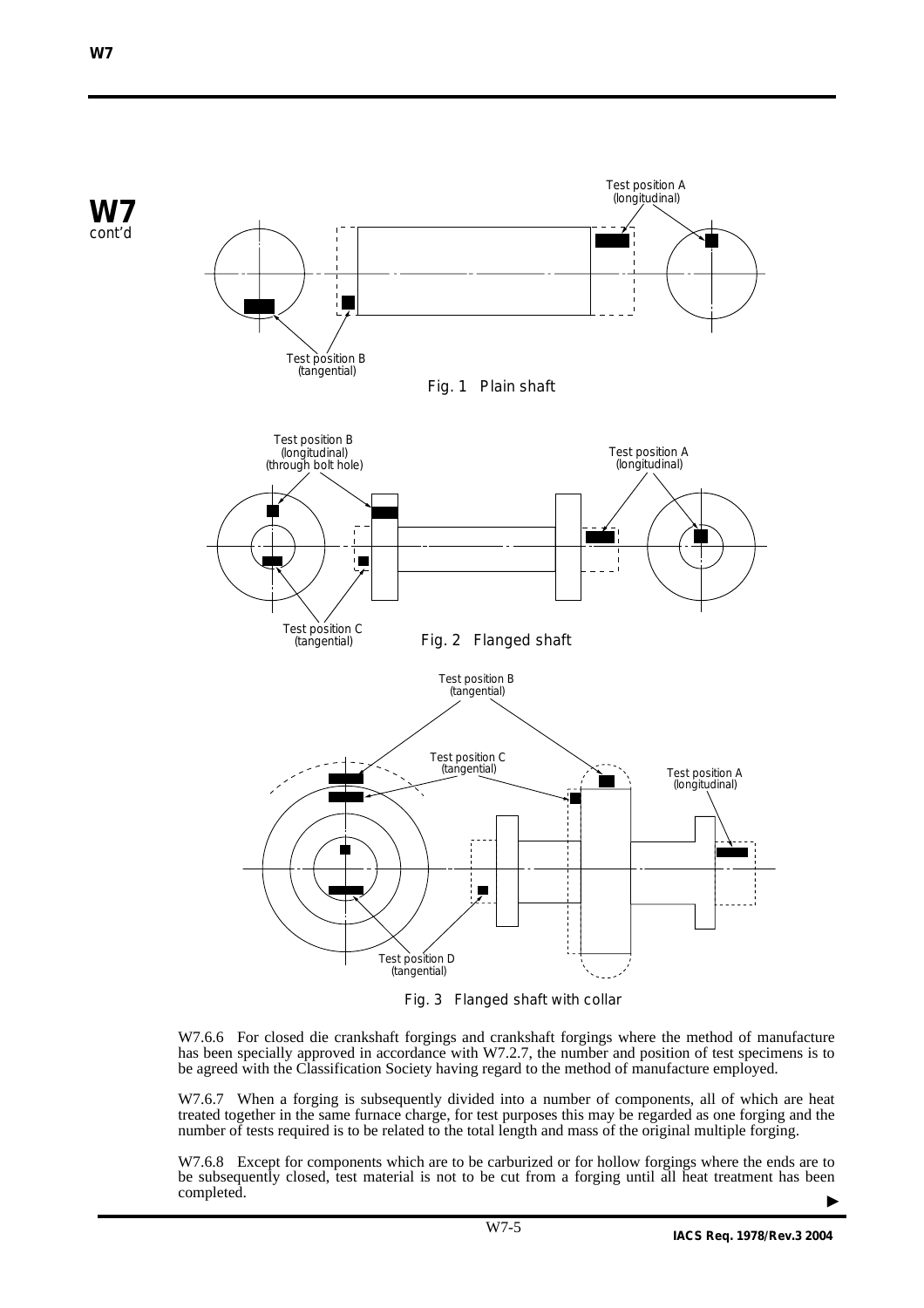

 $\blacktriangleright$ 

Fig. 6 Gear rim (made by expanding)

Test position B (tangential)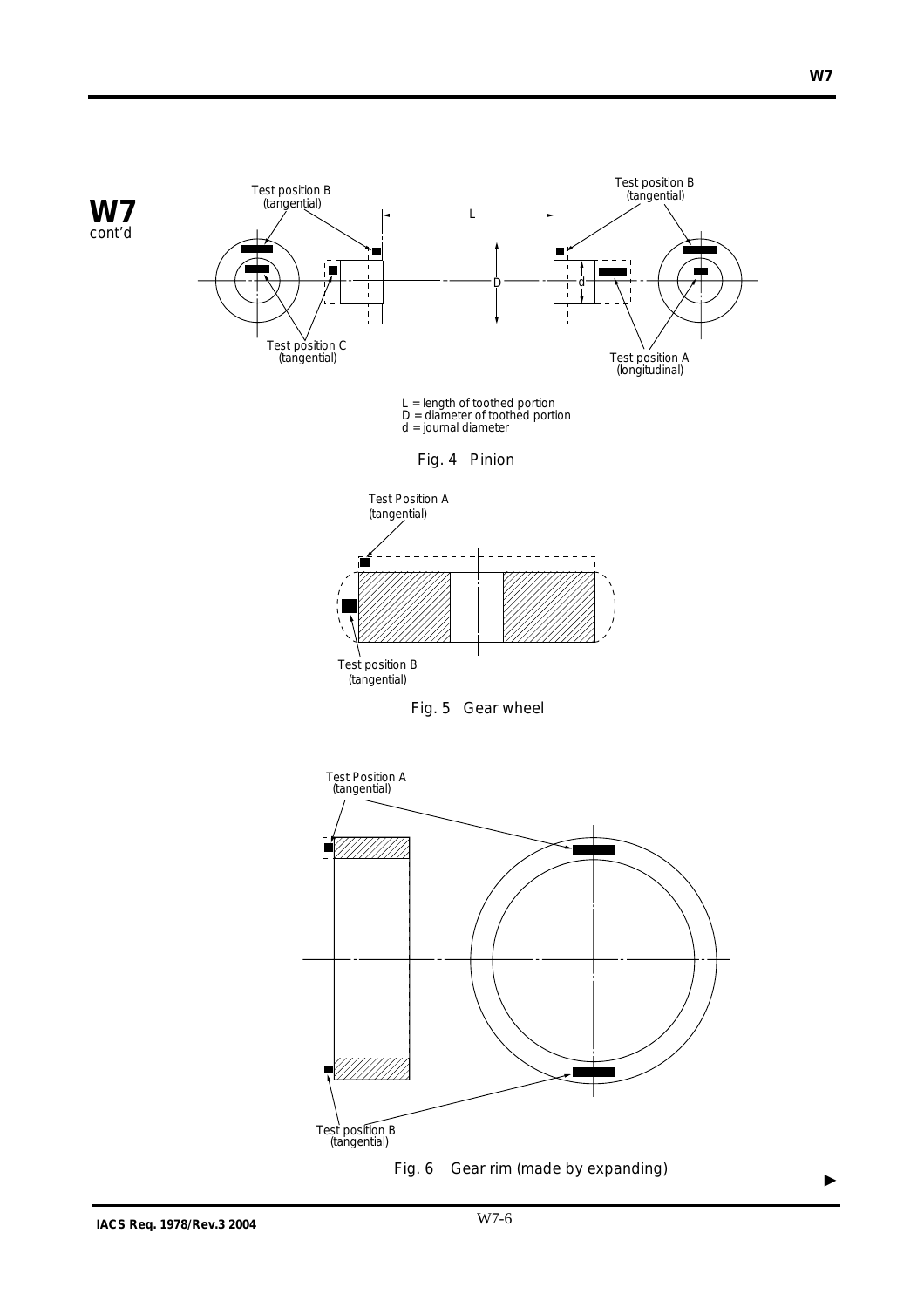

Fig. 8 Solid forged crankshaft

W7.6.9 When forgings are to be carburized, sufficient test material is to be provided for both preliminary tests at the forge and for final tests after completion of carburizing.

For this purpose duplicate sets of test material are to be taken from positions as detailed in W7.6.5, except that irrespective of the dimensions or mass of the forging, tests are required from one position only and, in the case of forgings with integral journals, are to be cut in a longitudinal direction.

This test material is to be machined to a diameter of *D*/4 or 60mm, whichever is less, where *D* is the finished diameter of the toothed portion.

For preliminary tests at the forge one set of test material is to be given a blank carburizing and heat treatment cycle simulating that which subsequently will be applied to the forging.

For final acceptance tests, the second set of test material is to be blank carburized and heat treated along with the forgings which they represent.

At the discretion of the forgemaster or gear manufacture test samples of larger cross section may be either carburized or blank carburized, but these are to be machined to the required diameter prior to the final quenching and tempering heat treatment.

Alternative procedures for testing of forgings which are to be carburized may be specially agreed with the Classification Society.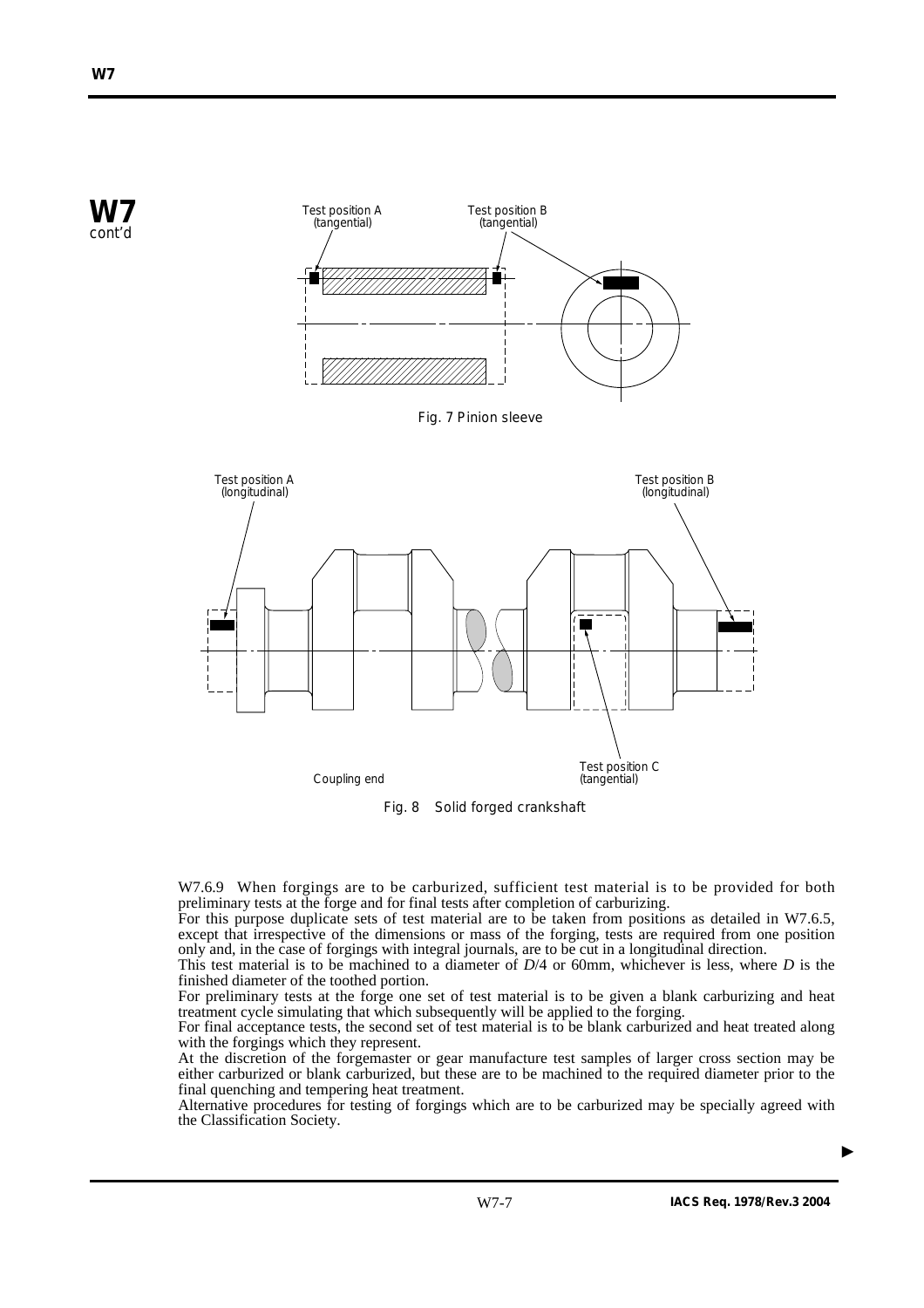**W7** cont'd

W7.6.10 Normalized forgings with mass up to 1000kg each and quenched and tempered forgings with mass up to 500kg each may be batch tested. A batch is to consist of forgings of similar shape and dimensions, made from the same heat of steel, heat treated in the same furnace charge and with a total mass not exceeding 6 tonnes for normalized forgings and 3 tonnes for quenched and tempered forgings, respectively.

W7.6.11 A batch testing procedure may also be used for hot rolled bars. A batch is to consist of either:

- (i) material from the same rolled ingot or bloom provided that where this is cut into individual lengths, these are all heat treated in the same furnace charge, or
- (ii) bars of the same diameter and heat, heat treated in the same furnace charge and with a total mass not exceeding 2.5 tonnes.

W7.6.12 The preparation of test specimens and the procedures used for mechanical testing are to comply with the relevant requirements of W2. Unless otherwise agreed all tests are to be carried out in the presence of the Surveyor.

W7.6.13 (void)

## **W7.7 Mechanical properties**

W7.7.1 Tables 3 and 4 give the minimum requirements for yield stress, elongation, reduction of area and impact test energy values corresponding to different strength levels but it is not intended that these should necessarily be regarded as specific grades. Where it is proposed to use a steel with a specified minimum tensile strength intermediate to those given, corresponding minimum values for the other properties may be obtained by interpolation.

W7.7.2 Forgings may be supplied to any specified minimum tensile strength selected within the general limits detailed in Tables 3 or 4 but subject to any additional requirements of the relevant construction Rules.

W7.7.3 The mechanical properties are to comply with the requirements of Tables 3 or 4 appropriate to the specified minimum tensile strength or, where applicable, the requirements of the approved specification.

W7.7.4 (void)

W7.7.5 (void)

W7.7.6 At the discretion of individual Classification Societies hardness tests may be required on the following:

- (i) Gear forgings after completion of heat treatment and prior to machining the gear teeth. The hardness is to be determined at four positions equally spaced around the circumference of the surface where teeth will subsequently be cut. Where the finished diameter of the toothed portion exceeds 2.5m, the above number of test positions is to be increased to eight. Where the width of a gear wheel rim forging exceeds 1.25m, the hardness is to be determined at eight positions at each end of the forging.
- (ii) Small crankshaft and gear forgings which have been batch tested. In such cases at least one hardness test is to be carried out on each forging.

The results of hardness tests are to be reported and, for information purposes, typical Brinell hardness values are given in Table 4.

W7.7.7 (void)

W7.7.8 Hardness tests may also be required on forgings which have been induction hardened, nitrided or carburized. For gear forgings these tests are to be carried out on the teeth after, where applicable, they have been ground to the finished profile. The results of such tests are to comply with the approved specifications (see W7.5.6).

W7.7.9 Re-test requirements for tensile tests are to be in accordance with UR W2.

W7.7.10 Re-test requirements for Charpy impact tests are to be in accordance with UR W2.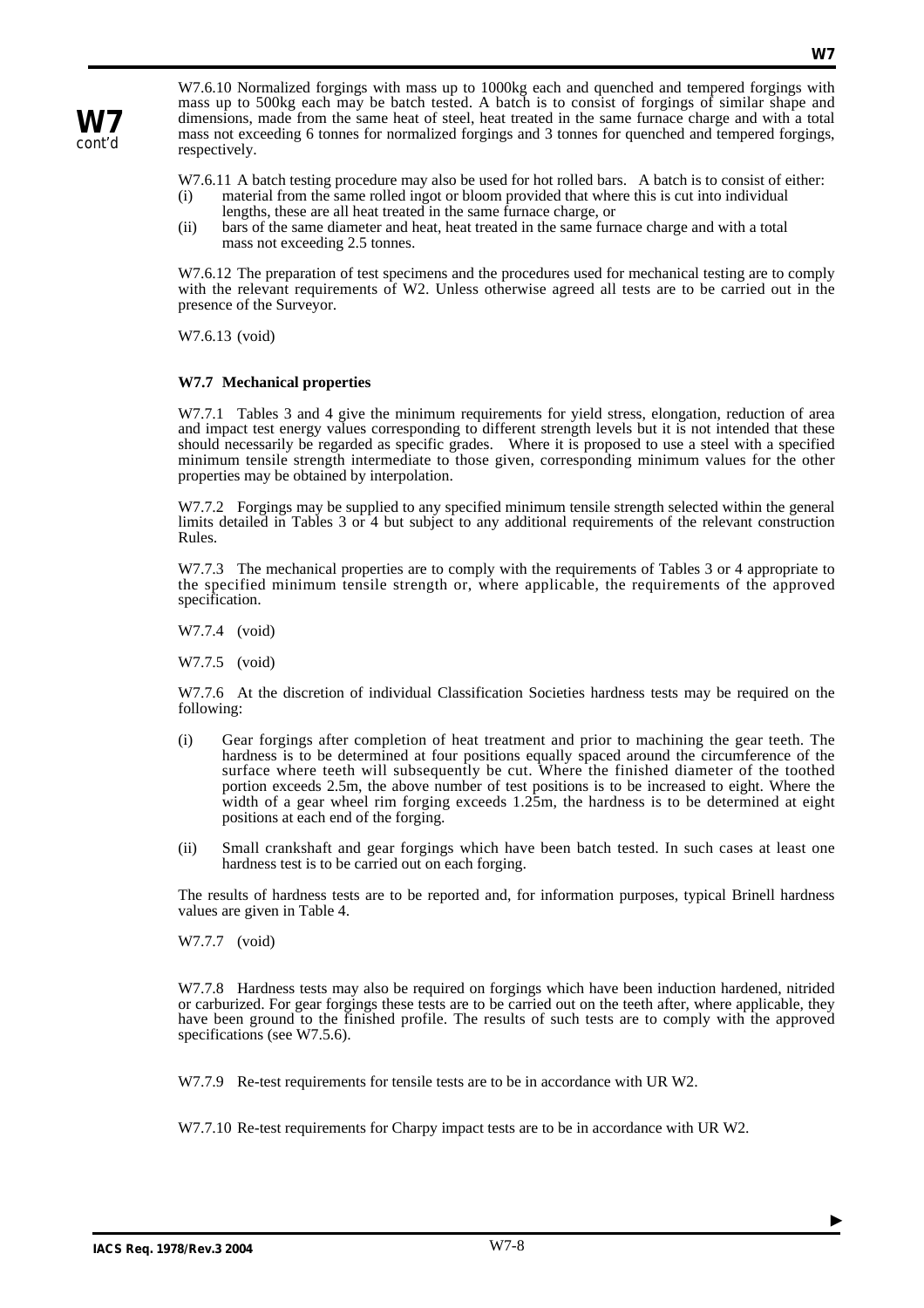

W7.7.11 The additional tests detailed in W7.7.9 and W7.7.10 are to be taken, preferably from material adjacent to the original tests, but alternatively from another test position or sample representative of the forging or batch of forgings.

W7.7.12 At the option of the manufacturer, when a forging or a batch of forgings has failed to meet the test requirements, it may be reheat treated and re-submitted for acceptance tests.

| Steel                                                                                  | Tensile                 | Yield stress | Elongation                                       |       | Reduction of area |       |  |  |  |
|----------------------------------------------------------------------------------------|-------------------------|--------------|--------------------------------------------------|-------|-------------------|-------|--|--|--|
| type                                                                                   | strength $1)$           |              | A <sub>5</sub> min.                              |       | Z min.            |       |  |  |  |
|                                                                                        | $Rm$ min.               | Re min.      | $\%$                                             |       | $\%$              |       |  |  |  |
|                                                                                        | $N/mm^2$                | $N/mm^2$     | Long.                                            | Tang. | Long.             | Tang. |  |  |  |
| C and                                                                                  | 400                     | <b>200</b>   | 26                                               | 19    | 50                | 35    |  |  |  |
| $C-Mn$                                                                                 | 440                     | 220          | 24                                               | 18    | 50                | 35    |  |  |  |
|                                                                                        | 480                     | 240          | 22                                               | 16    | 45                | 30    |  |  |  |
|                                                                                        | 520<br>260              |              | 21                                               | 15    | 45                | 30    |  |  |  |
|                                                                                        | 560                     | 280          | 20                                               | 14    | 40                | 27    |  |  |  |
|                                                                                        | 600                     | 300          | 18                                               | 13    | 40                | 27    |  |  |  |
| Alloy                                                                                  | 550                     | 350          | 20                                               | 14    | 50                | 35    |  |  |  |
|                                                                                        | 600                     | 400          | 18                                               | 13    | 50                | 35    |  |  |  |
|                                                                                        | 650                     | 450          | 17                                               | 12    | 50                | 35    |  |  |  |
| 1) The following ranges for tensile strength may be additionally specified:            |                         |              |                                                  |       |                   |       |  |  |  |
| specified minimum tensile strength: $\lt 600 \text{ N/mm}^2$ $\geq 600 \text{ N/mm}^2$ |                         |              |                                                  |       |                   |       |  |  |  |
|                                                                                        | tensile strength range: |              | 120 N/mm <sup>2</sup><br>$150$ N/mm <sup>2</sup> |       |                   |       |  |  |  |

**Table** 3Mechanical properties for hull steel forgings

| Table 4 Mechanical properties for machinery steel forgings <sup>2)</sup> |
|--------------------------------------------------------------------------|
|--------------------------------------------------------------------------|

| Steel                                                                                                | <b>Radio +</b> International properties for machinery sieer forgings<br>Hardness <sup>3)</sup><br>Tensile<br>Yield stress<br>Elongation<br>Reduction of |             |       |                        |       |           |         |  |  |
|------------------------------------------------------------------------------------------------------|---------------------------------------------------------------------------------------------------------------------------------------------------------|-------------|-------|------------------------|-------|-----------|---------|--|--|
| type                                                                                                 | strength $^{1)}$                                                                                                                                        | As min.     |       | area<br>Z min.<br>$\%$ |       |           |         |  |  |
|                                                                                                      | R <sub>m</sub> min.<br>Re min.                                                                                                                          |             | $\%$  |                        |       | (Brinell) |         |  |  |
|                                                                                                      | $N/mm^2$                                                                                                                                                | $N/mm$ $^2$ | Long. | Tang.                  | Long. | Tang.     |         |  |  |
| C and                                                                                                | 400                                                                                                                                                     | 200         | 26    | 19                     | 50    | 35        | 110-150 |  |  |
| $C-Mn$                                                                                               | 440                                                                                                                                                     | 220         | 24    | 18                     | 50    | 35        | 125-160 |  |  |
|                                                                                                      | 480                                                                                                                                                     | 240         | 22    | 16                     | 45    | 30        | 135-175 |  |  |
|                                                                                                      | 520                                                                                                                                                     | 260         | 21    | 15                     | 45    | 30        | 150-185 |  |  |
|                                                                                                      | 560                                                                                                                                                     | 280         | 20    | 14                     | 40    | 27        | 160-200 |  |  |
|                                                                                                      | 600                                                                                                                                                     | 300         | 18    | 13                     | 40    | 27        | 175-215 |  |  |
|                                                                                                      | 640                                                                                                                                                     | 320         | 17    | 12                     | 40    | 27        | 185-230 |  |  |
|                                                                                                      | 680                                                                                                                                                     | 340         | 16    | 12                     | 35    | 24        | 200-240 |  |  |
|                                                                                                      | 720                                                                                                                                                     | 360         | 15    | 11                     | 35    | 24        | 210-250 |  |  |
|                                                                                                      | 760                                                                                                                                                     | 380         | 14    | 10                     | 35    | 24        | 225-265 |  |  |
| Alloy                                                                                                | 600                                                                                                                                                     | 360         | 18    | 14                     | 50    | 35        | 175-215 |  |  |
|                                                                                                      | 700                                                                                                                                                     | 420         | 16    | 12                     | 45    | 30        | 205-245 |  |  |
|                                                                                                      | 800                                                                                                                                                     | 480         | 14    | 10                     | 40    | 27        | 235-275 |  |  |
|                                                                                                      | 900                                                                                                                                                     | 630         | 13    | 9                      | 40    | 27        | 260-320 |  |  |
|                                                                                                      | 1000                                                                                                                                                    | 700         | 12    | 8                      | 35    | 24        | 290-365 |  |  |
|                                                                                                      | 1100                                                                                                                                                    | 770         | 11    | $\overline{7}$         | 35    | 24        | 320-385 |  |  |
| <sup>1)</sup> The following ranges for tensile strength may be additionally specified:               |                                                                                                                                                         |             |       |                        |       |           |         |  |  |
| $< 900$ N/mm <sup>2</sup><br>$\geq 900$ N/mm <sup>2</sup><br>specified minimum tensile strength:     |                                                                                                                                                         |             |       |                        |       |           |         |  |  |
| $150$ N/mm <sup>2</sup><br>$200$ N/mm <sup>2</sup><br>tensile strength range:                        |                                                                                                                                                         |             |       |                        |       |           |         |  |  |
| <sup>2)</sup> For propeller shafts intended for ships with ice class notation except the lowest one, |                                                                                                                                                         |             |       |                        |       |           |         |  |  |
| Charpy V-notch impact testing is to be carried out for all steel types at $-10^{\circ}$ C and the    |                                                                                                                                                         |             |       |                        |       |           |         |  |  |
| average energy value is to be minimum 27 J (longitudinal test). One individual value may             |                                                                                                                                                         |             |       |                        |       |           |         |  |  |
| be less than the required average value provided that it is not less than 70% of this average        |                                                                                                                                                         |             |       |                        |       |           |         |  |  |
| value.                                                                                               |                                                                                                                                                         |             |       |                        |       |           |         |  |  |
| <sup>3)</sup> The hardness values are typical and are given for information purposes only.           |                                                                                                                                                         |             |       |                        |       |           |         |  |  |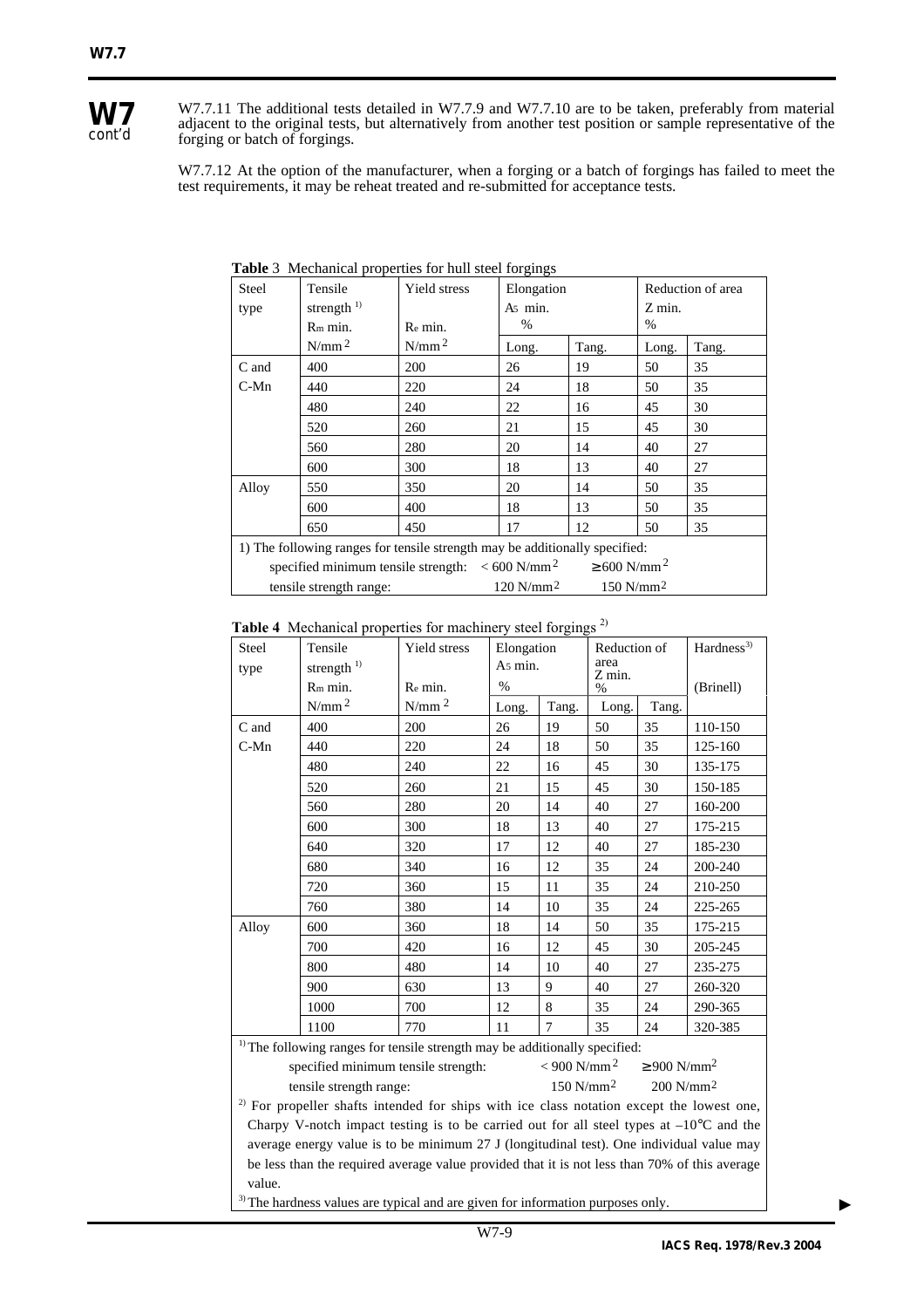## **W7.8 Inspection**

**W7** cont'd

W7.8.1 Before acceptance, all forgings are to be presented to the Surveyor for visual examination. Where applicable, this is to include the examination of internal surfaces and bores. Unless otherwise agreed the verification of dimensions is the responsibility of the manufacturer.

W7.8.2 When required by the relevant construction Rules, or by the approved procedure for welded composite components (see W7.2.9) appropriate non-destructive testing is also to be carried out before acceptance and the results are to be reported by the manufacturer.

The extent of testing and acceptance criteria are to be agreed with the Classification Society. IACS Recommendation No. 68 is regarded as an example of an acceptable standard.

W7.8.3 (void)

W7.8.4 (void)

W7.8.5 When required by the conditions of approval for surface hardened forgings (W7.5.6 refers) additional test samples are to be processed at the same time as the forgings which they represent. These test samples are subsequently to be sectioned in order to determine the hardness, shape and depth of the locally hardened zone and which are to comply with the requirements of the approved specification.

W7.8.6 In the event of any forging proving defective during subsequent machining or testing, it is to be rejected notwithstanding any previous certification.

#### **W7.9 Rectification of defective forgings**

W7.9.1 Defects may be removed by grinding or chipping and grinding provided the component dimensions are acceptable. The resulting grooves are to have a bottom radius of approximately three times the groove depth and are to be blended into the surrounding surface so as to avoid any sharp contours. Complete elimination of the defective material is to be verified by magnetic particle testing or liquid penetrant testing.

W7.9.2 Repair welding of forgings except crankshaft forgings may be permitted subject to prior approval of the Classification Society. In such cases, full details of the extent and location of the repair, the proposed welding procedure, heat treatment and subsequent inspection procedures are to be submitted for the approval.

W7.9.3 The forging manufacturer is to maintain records of repairs and subsequent inspections traceable to each forging repaired. The records are to be presented to the surveyor on request.

#### **W7.10 Identification of forgings**

W7.10.1 The manufacturer is to adopt a system of identification which will enable all finished forgings to be traced to the original cast and the Surveyor is to be given full facilities for so tracing the forgings when required.

W7.10.2 Before acceptance, all forgings which have been tested and inspected with satisfactory results are to be clearly marked by the manufacturer. At the discretion of individual Classification Societies any of the following particulars may be required:

- (i) Steel quality.<br>(ii) Identification
- Identification number, cast number or other marking which will enable the full history of the forging to be traced.
- (iii) Manufacturer's name or trade mark.<br>(iv) The Classification Society's name, i
- The Classification Society's name, initials or symbol.
- (v) Abbreviated name of the Classification Society's local office.<br>(vi) Personal stamp of Surveyor responsible for inspection.
- Personal stamp of Surveyor responsible for inspection.

W7.10.3 Where small forgings are manufactured in large numbers, modified arrangements for identification may be specially agreed with the Classification Society.